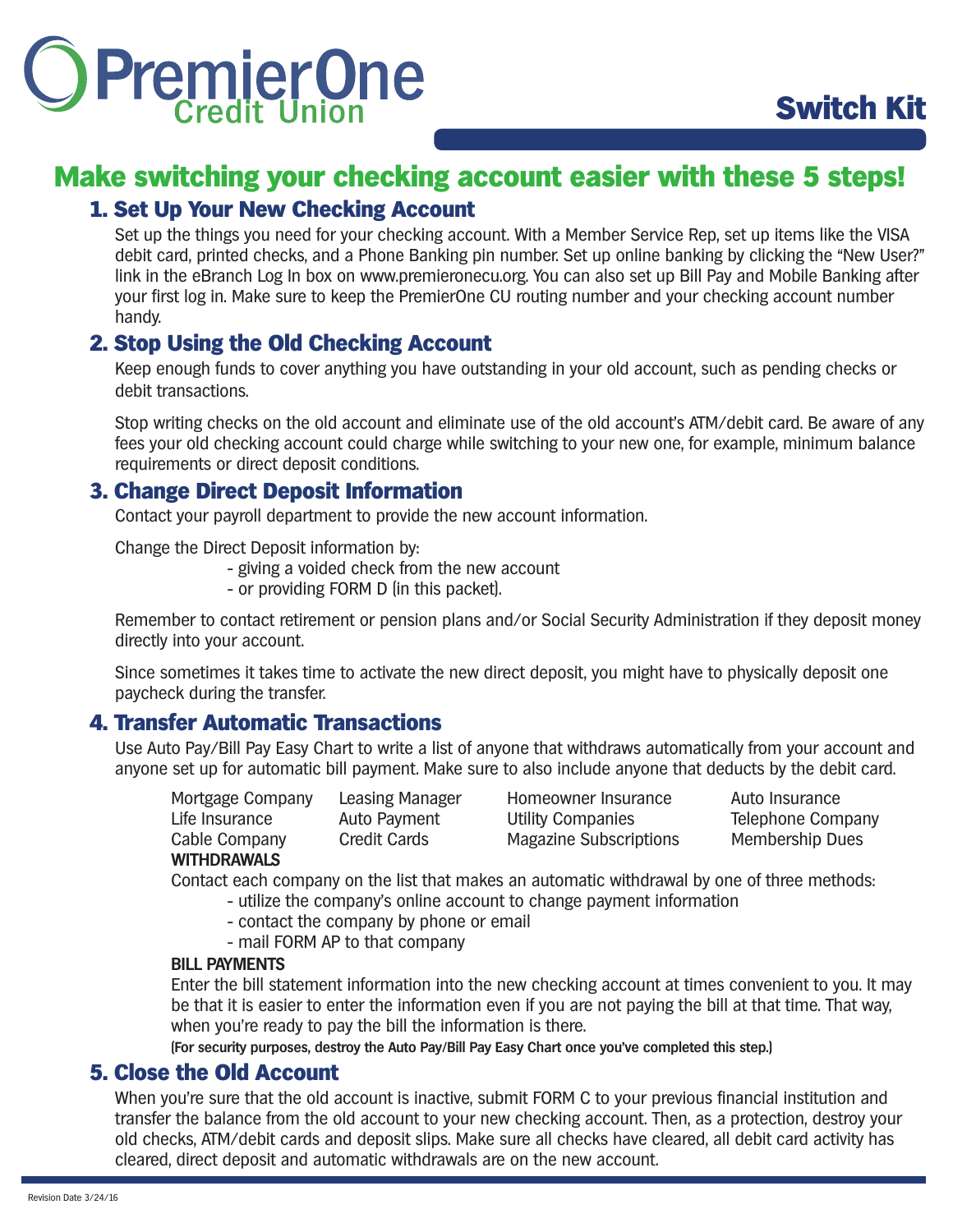# PremierOne

## **PremierOne Credit Union Account Number and Routing Number for Easy Reference**

Below lists your checking account number and the PremierOne CU routing number so you have your account information handy whenever you need it. Call 408.524.4500 if you need any other information.

## **PremierOne CU Routing Number: 321176875**

### **PremierOne CU Checking Account Number:**

Fill out the following information for each payment that is automatically withdrawn from you old checking account and/or is set up on an old bill payment schedule.

| Address<br>Address<br>Phone #<br>Phone #<br>Bill<br>Bill<br>Pay<br>Pay<br>Account #<br>Account #<br>Payment For:<br>Payment For:<br>Company Name<br>Company Name<br>Auto<br>Auto<br>Pay<br>Pay<br>Address<br>Address<br>Phone #<br>Phone #<br>Bill<br>Bill<br>Pay<br>Pay<br>Account #<br>Account #<br>Payment For:<br>Payment For:<br>Company Name<br>Company Name<br>Auto<br>Auto<br>Pay<br>Pay<br>Address<br>Address<br>Phone #<br>Phone #<br>Bill<br>Bill<br>Pay<br>Pay<br>Account #<br>Account #<br>Payment For:<br>Payment For: | Auto<br>Pay | Company Name | Auto<br>Pay | Company Name |  |
|--------------------------------------------------------------------------------------------------------------------------------------------------------------------------------------------------------------------------------------------------------------------------------------------------------------------------------------------------------------------------------------------------------------------------------------------------------------------------------------------------------------------------------------|-------------|--------------|-------------|--------------|--|
|                                                                                                                                                                                                                                                                                                                                                                                                                                                                                                                                      |             |              |             |              |  |
|                                                                                                                                                                                                                                                                                                                                                                                                                                                                                                                                      |             |              |             |              |  |
|                                                                                                                                                                                                                                                                                                                                                                                                                                                                                                                                      |             |              |             |              |  |
|                                                                                                                                                                                                                                                                                                                                                                                                                                                                                                                                      |             |              |             |              |  |
|                                                                                                                                                                                                                                                                                                                                                                                                                                                                                                                                      |             |              |             |              |  |
|                                                                                                                                                                                                                                                                                                                                                                                                                                                                                                                                      |             |              |             |              |  |
|                                                                                                                                                                                                                                                                                                                                                                                                                                                                                                                                      |             |              |             |              |  |
|                                                                                                                                                                                                                                                                                                                                                                                                                                                                                                                                      |             |              |             |              |  |
|                                                                                                                                                                                                                                                                                                                                                                                                                                                                                                                                      |             |              |             |              |  |
|                                                                                                                                                                                                                                                                                                                                                                                                                                                                                                                                      |             |              |             |              |  |
|                                                                                                                                                                                                                                                                                                                                                                                                                                                                                                                                      |             |              |             |              |  |
|                                                                                                                                                                                                                                                                                                                                                                                                                                                                                                                                      |             |              |             |              |  |
|                                                                                                                                                                                                                                                                                                                                                                                                                                                                                                                                      |             |              |             |              |  |
| *NOTE: For security purposes, destroy the filled-in chart when you have completed the steps.                                                                                                                                                                                                                                                                                                                                                                                                                                         |             |              |             |              |  |

**(Make copies as necessary)**